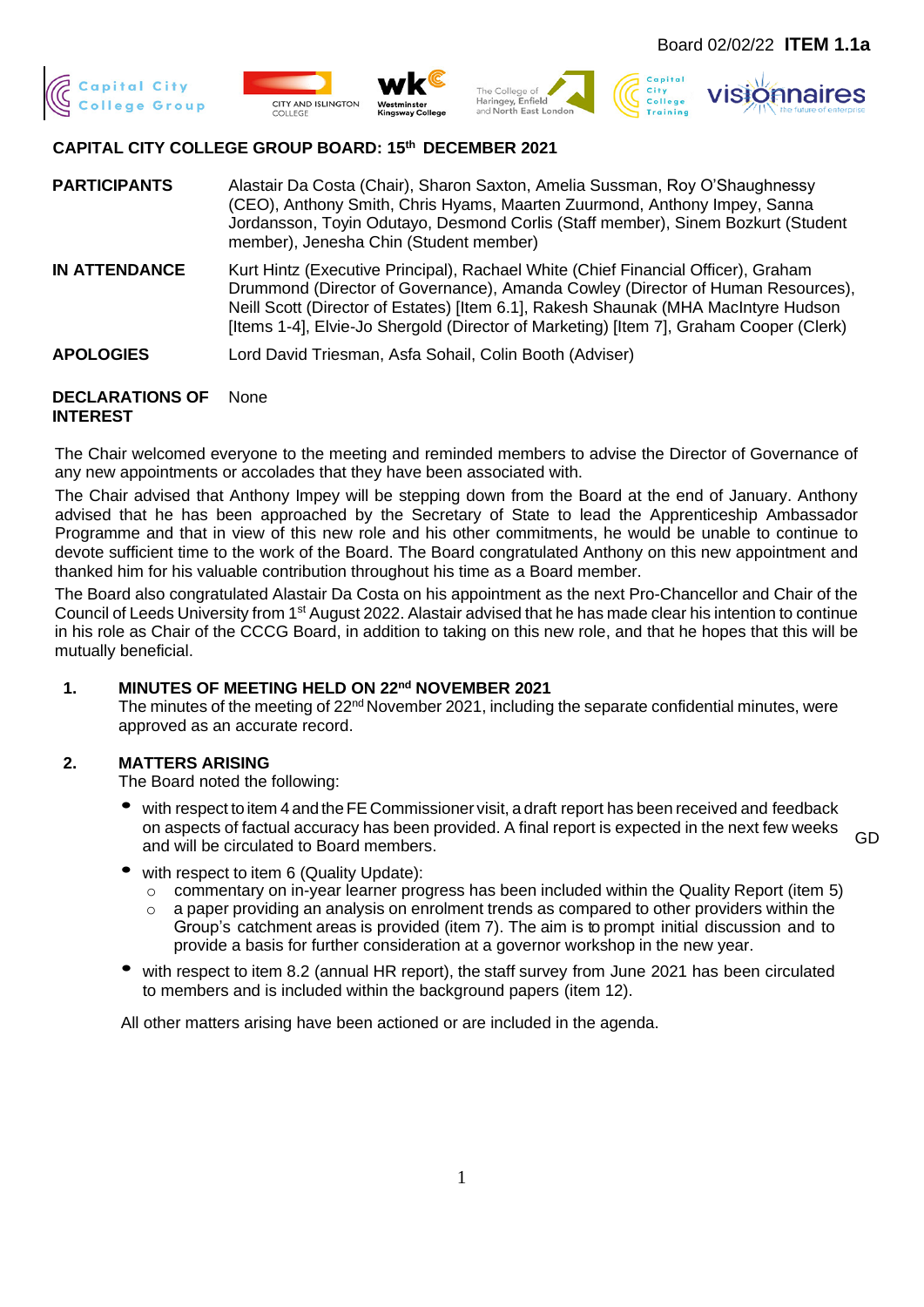# **3. ANNUAL AUDIT COMMITTEE REPORT TO THE BOARD**

The chair of the audit committee presented its annual report. The following was noted:

- The purpose of the report is to advise the Board on the views of the committee on the effectiveness of the Group's risk management, control and governance processes, and to assist Board members in delegating the responsibility to the Chair and Chief Executive to sign the annual Financial Statements.
- With respect to internal audit, a copy of the annual report from RSM was appended to the committee's report and, on the basis of the programme of work agreed, provided a positive opinion. As stated, in their opinion, 'The Group has an adequate and effective framework for risk management, governance and internal control, although our work has identified further enhancements to the framework of risk management, governance and internal control to ensure that it remains adequate and effective'.
- An important part of the committee's work during the year has been the monitoring of management's implementation of actions to clear recommendations from both the internal auditor and external auditor. An additional meeting of the committee was held in January 2021 as there had been concerns that the number of outstanding recommendations was too high. The majority of outstanding recommendations were implemented ahead of that meeting and their number has remained at a reasonable level for the rest of the year. A report was then requested for the November meeting on recommendations beyond their scheduled completion date and arising from the committee's concerns to ensure that recommendations are addressed in a timely manner; a further update from management has been requested ahead of the next scheduled audit committee meeting.
- With respect to Learner Number assurance, which is an area of potential risk to funding, the Group is required to follow the changing rules laid down by the funding agencies, and there are significant challenges to ensuring that each student record meets the requirements. Progress has been made in this area, but some inherent risk remains. The annual internal audit report on this matter had raised 19 recommendations, of which 4 were high priority. Management reported to the audit committee in November on progress and, following concerns raised by the committee, a further update will be provided in January. A matter of particular concern, also raised by the external auditors, and which could have funding clawback implications, relates to apprenticeship funding received in the previous two years (the issue of concern having been rectified going forward). As time progresses, the likelihood of a clawback is considered less likely, and the maximum exposure estimated by management is currently £2-£2.5m, although there are a number of mitigating actions to ensure that full compliance is achieved by February 2022. An additional paper providing further explanation had been circulated to Board members. The CFO provided further assurance regarding future management of this issue and, in addition to the Audit Committee, the Finance Oversight Group had also discussed this matter and was satisfied that it was being appropriately managed.
- The external auditors have confirmed their intention to issue an unqualified audit opinion on the Financial Statements – see item 4.1.
- The annual report to the Board also covers relevant matters relating to risk management and health and safety.
- The Chair of the Audit Committee confirmed that the committee is satisfied that the Group's risk management, control and governance processes are adequate and effective for the Board to rely on them, and the audit committee recommends that the Chair and the CEO sign the Financial Statements for 2020/21.

## **4. 2020/21 FINANCIAL STATEMENTS**

## **4.1 AUDIT FINDINGS REPORT (FINANCIAL STATEMENTS AND REGULARITY)**

The External Audit Partner presented the external audit findings report and the following was noted:

- With respect to the issue relating to apprenticeship funding highlighted in the audit committee's annual report to the Board, the external auditor is satisfied with the steps taken to manage future compliance and that the work undertaken by management to address the previous issues provides confidence that the possibility of a funding clawback is remote and that the decision taken not to make any provision in the financial statements for a potential clawback is the correct decision
- A major change from the previous year is that the funding agencies no longer provide the assurance needed to meet accounting standards requirements in relation to income. This meant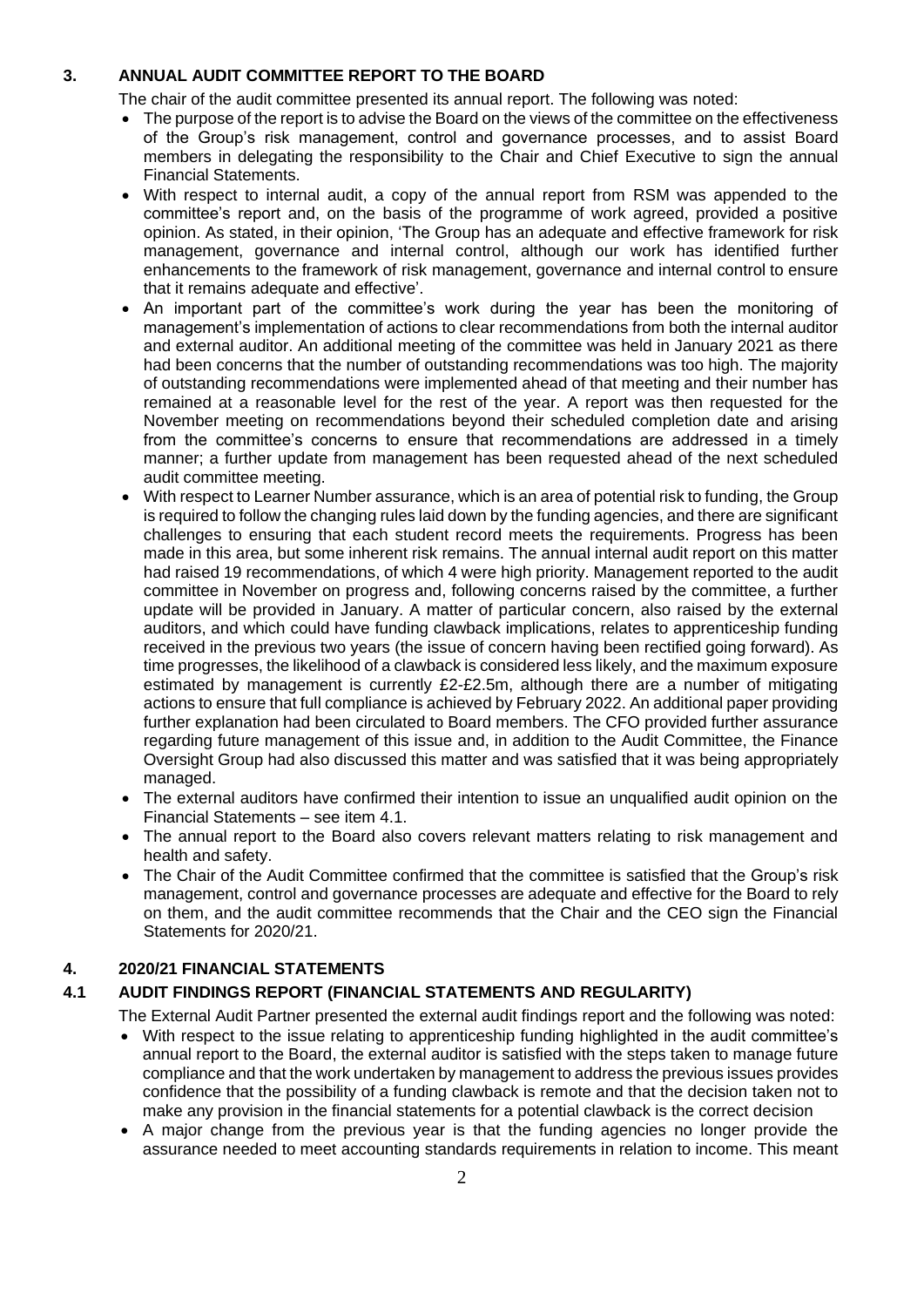that the external auditor had needed to undertake additional work in order to be satisfied regarding the Group's entitlement to receive income. It was confirmed that, in conjunction with the work undertaken by the internal auditor, the external auditor was satisfied in this respect.

- The audit work is substantially complete and the auditors anticipate issuing an unqualified audit opinion that the financial statements (item 4.3) give a true and fair view of the Group's financial performance of the year and have been prepared in accordance with UK Generally Accepted Accounting Practice.
- The external auditor also intends to issue an unqualified Regularity Audit opinion.

#### **4.2 AUDIT REPRESENTATION LETTER**

The External Audit Partner advised that the draft Letter of Representation is of standard format, including standard representations in respect of investment properties. The Board noted the representation in the draft letter that the Group has no plans or intentions that may materially alter the carrying value or classification of assets and liabilities. The Board discussed this statement in the context of the intention to dispose of certain properties, and confirmed that it is satisfied to make this representation at the current time.

The Board also discussed the subject of reserves. It was noted that, given the Group's significant level of reserves, the focus of financial planning over the past couple of years had intentionally been on matters of profitability and short term cashflow. However, having achieved significant progress in relation to the latter, and in the context of planned property disposals, it was agreed that the potential need for a Reserves Policy should be revisited. This will be taken forward by the CFO with the Audit Committee and Financial Oversight group and brought back to the Board for further discussion. RW

### **4.3 FINANCIAL STATEMENTS 2020/21**

The Board reviewed the Financial Statements 2020/21 and noted, as already advised, that:

- Against the objective of achieving a breakeven situation, the actual outcome for the year was a small operating surplus (£167k) prior to FRS102 pension adjustments. This is a significant milestone, and a major achievement in the context of the financial deficits that have been reported for the past three years. Although this has been highlighted in the Director's report, it is less apparent from a cursory view of the Financial Statements due to the format of reporting required by Accounting Standards.
- The financial outcome means that the Group will retain its ESFA financial health rating of Good. The CFO will be looking at what it will take going forward to achieve a rating of Outstanding.

The Board congratulated the management team on this outcome.

The Board **APPROVED** the Financial Statements 2020/21 and the Letter of Representation.

### **5. QUALITY OVERSIGHT**

#### **5.1 QUALITY UPDATE**

A report was received and the Board noted:

- Attendance rates are slightly lower than the same period last year. Overall attendance is 86.5% (0.5% below last year) for all ages (86.5% for 16-18 yr olds and 86.6% for 19+).
- The Executive Principal advised that recent R04 data confirms that retention is holding up well, although the calculations have only just been completed and are not included in the written report.
- Teaching Learning and Assessment visits are taking place in accordance with the new policy. From a grade perspective, 94% were Good or better (compared to c. 91% last year) and c. 5% assessed as requiring improvement. A very small proportion (0.1%) were giving cause for serious concern and this was being addressed.
- An update was provided on the 'One Thing' initiative, which was progressing well. With 42 expert practitioners supporting other teachers, success was being achieved in delivering crossfertilisation of skills and expertise across different areas of the Group.
- The Autumn student survey has just been completed, with a c. 50% response rate and scores in the majority of areas above the 90% target, although some were slightly below pre-pandemic levels. Importantly amongst these, c. 97% of students agreed that they feel safe at college. Feedback on quality of teaching and learning is also strong at 92%.
- Data was provided in response to the Board's previously expressed wish to see a clearer picture of in-year student progress.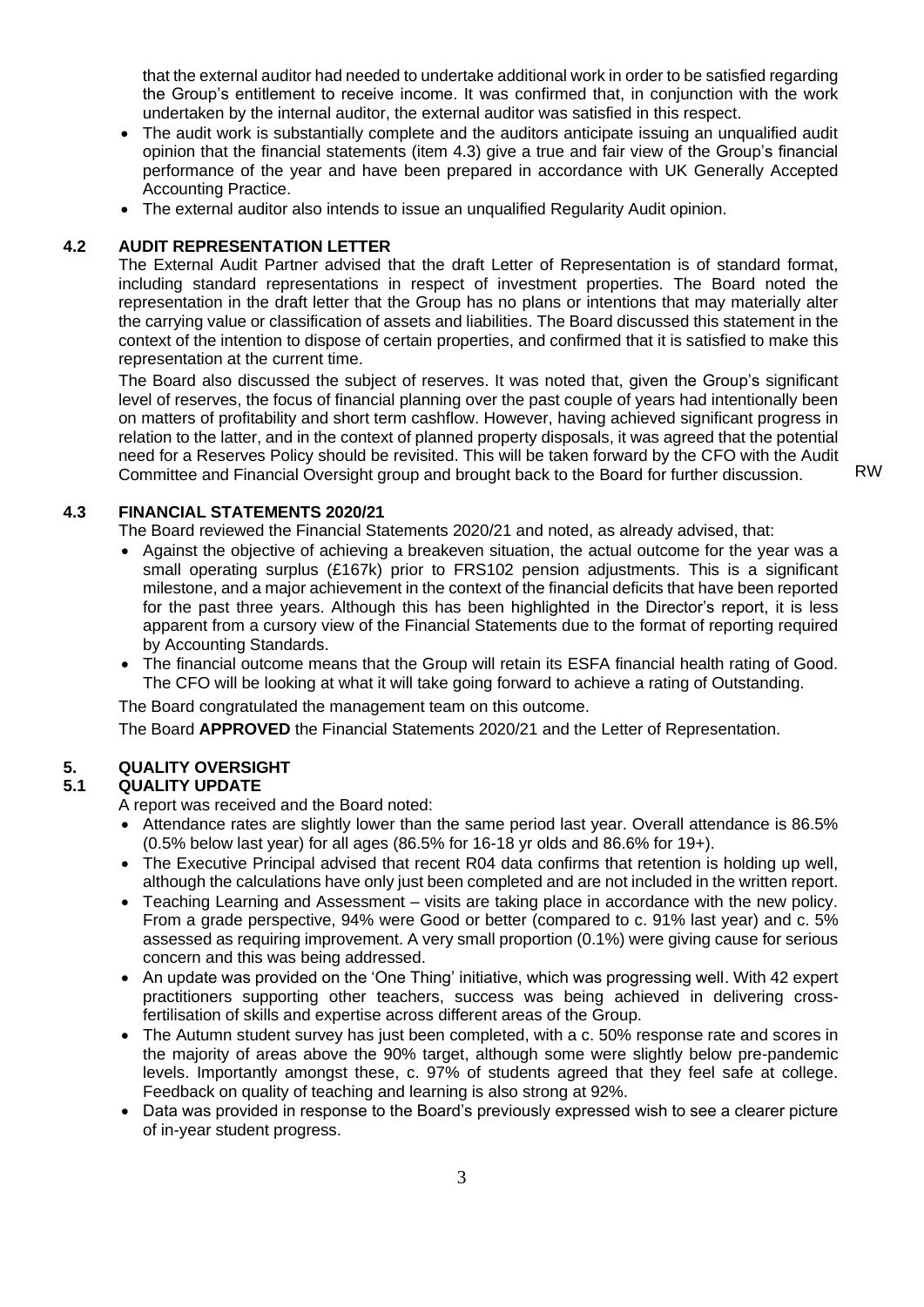- o With respect to functional skills, significant progress (higher than last year), was already evident from the outcome of the first Formative Assessment. This was particularly encouraging in relation to Level 1 maths, which had been identified from last year as the area in most need of improvement.
- $\circ$  With respect to GCSEs, diagnostic assessments have shown that very high numbers of learners entering the Group's colleges are far below the standard grades that they have been awarded by schools under the TAG system. This increases the challenge for the Group in progressing those students, although Formative Assessment 1 results show that significant progress has been achieved in the first ten weeks.
- o Good progress in relation to yr 13 A-level students was also noted.
- o On Main Qualifications, although these are subject to varied assessments, some of which are not due until January, overall performance is satisfactory.

### **5.2 GROUP SELF-ASSESSMENT REPORT 2020/21**

A report was received and the Board noted:

- The draft self-assessment report has been validated, without amendment, by the Group Quality Committee and validation panel.
- Anthony Smith, Chair of the Quality Oversight Committee provided feedback on the validation process in which committee members had participated with the Executive Principal and the Vice Principals of each college. The panel had reviewed the overall Group SAR and those of the individual colleges, including the grade profiles for each, and appropriately robust discussion and challenge had taken place. Importantly, the panel had agreed on an Overall Effectiveness grade for the Group of 2, an improvement from Grade 3 for 2019/20. This improvement is an important milestone on the path to becoming outstanding and a great testament to the work of the management and teaching staff. The panel noted, nevertheless, that further significant progress is needed to reach Outstanding. Being a self-assessment, the improvement that has been achieved also remains subject to validation by Ofsted.
- The Executive Principal advised that the Group is expecting an Ofsted monitoring visit during the Spring term, to be followed by the next full inspection either during the current academic year or early in the next academic year. Should the full inspection be carried out in the current academic year, then a further inspection is likely to follow before 2025, given Ofsted's commitment to inspect all providers during the three-year period from September 2022 to 2025.

The Board **APPROVED** the 2020/21 Self-Assessment Report.

## **5.3 HIGHER EDUCATION REVIEW UPDATE AND QUALITY ASSURANCE**

## **5.3.1 HE REVIEW UPDATE**

The Board received a report providing an overview of the Group's HE provision and noted:

- The Group's HE provision includes a variety of programmes delivered at Level 4 or above, including prescribed, non-prescribed and apprenticeship provision. Also included in this category are some Level 3 foundation courses.
- An outline of returns against the Group's general aim that individual areas of provision should contribute around half of their income towards Group overheads (after Costs of Delivery (direct teaching costs, course materials etc)) was provided. Whilst franchised university programmes have continued to maintain high contribution rates at 64% against a target of 66%, prescribed and franchised provision is making a contribution of only 18% against a target of 36%, due primarily to low recruitment at WKC. A full review of the latter provision by the HE strategy group has therefore been undertaken and the vast majority of this provision at WKC is likely to be discontinued for new students from the end of the current academic year and to then run out over the following 2-3 years.
- Aside from the prescribed provision at WKC, other areas of HE provision are performing well, in terms of both student outcomes and the financial return to the Group. The area of HE provision currently expanding the most, and likely to become the largest area within the next year or so, is apprenticeships.
- The management team's view is that overall, the viability of the Group's HE provision is strong, and should continue with a curriculum strategy centred around apprenticeships, foundation courses, and non-prescribed provision, focusing on areas where the Group has a specialism rather than generic and very competitive areas such as Business. In order to address the risk of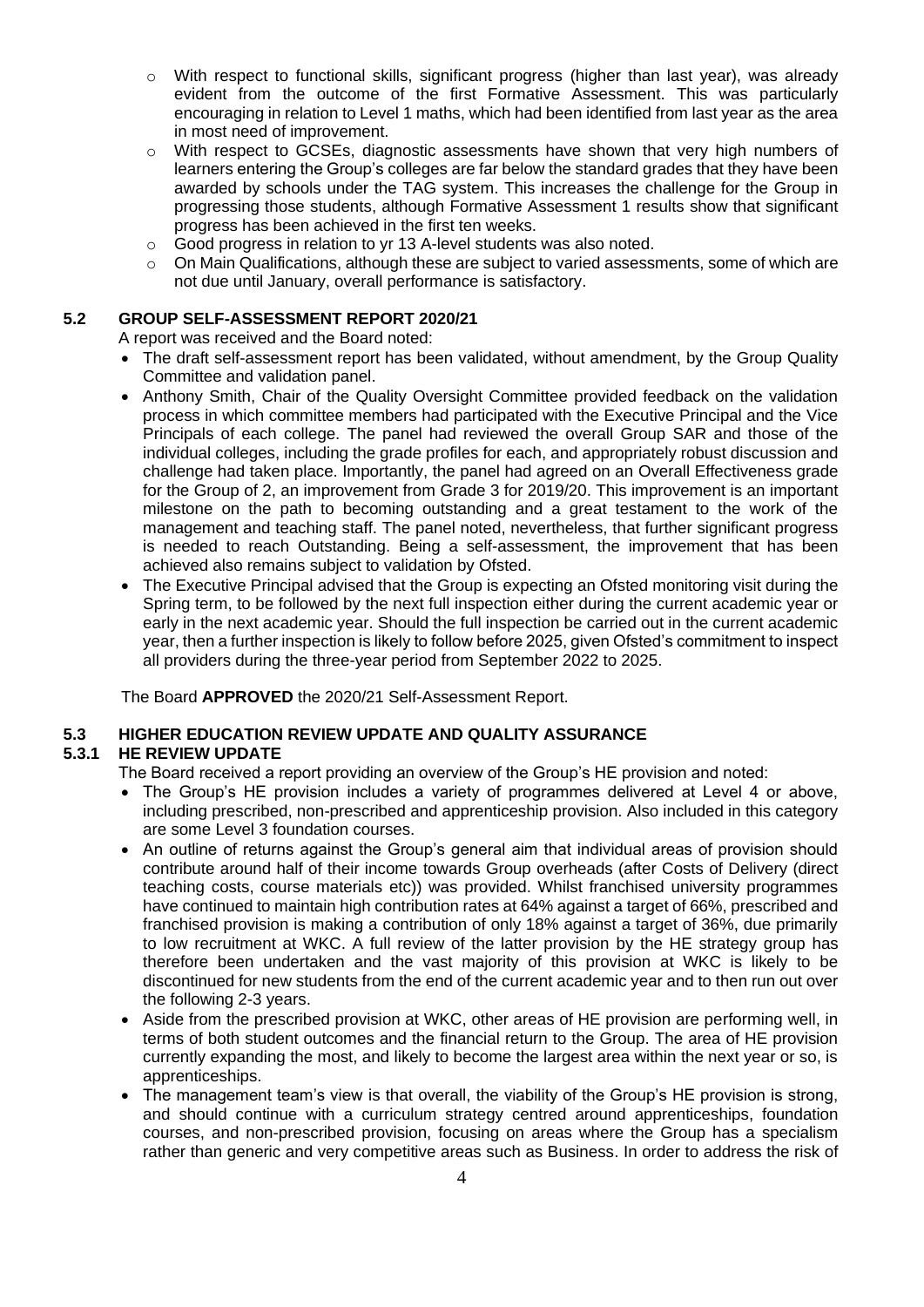straying into areas where the Group is unlikely to be able to compete with universities and other Level 4 providers, stringent HE strategy processes are in place relating to the introduction of new courses. There are also likely to be additional unique opportunities at Level 4 and Level 5 arising from funding opportunities provided by the GLA.

• An overview of compliance and a schedule of compliance with individual areas of Office for Students conditions of registration was also provided and noted.

The Board agreed to discuss further the Group's HE strategy as part of the strategic discussions at the Board's January workshop. It was also noted that the Group is well placed to support the Government in piloting new initiatives.

The Board also discussed the Group's plans and preparedness for delivery of T-Levels from 2023/24, and it was noted that the Board would benefit from training to enhance members' understanding of matters relating to T-Levels.

KH/ GD

**5.3.2 HE SELF-ASSESSMENT REPORT 2020/21**

The Board reviewed the HE Self-Assessment Report. The Board noted:

- The HE SAR was validated by the validation panel which included an external colleague from University of Hertfordshire. The Group is deemed to have met the 'Expectations for Standards' and 'Expectations for Quality'.
- The Executive Principal provided further verbal assurance regarding compliance, as set out in the SAR.
- The 2021/22 HE Quality Improvement Plan (QIP) has been prepared to concentrate on the following key actions:
	- $\circ$  Improve the enrolment process using the College enrolment system EBS
	- o Improve learner engagement and communications
	- $\circ$  Improve timely access to HE data to facilitate management decisions and interventions
	- Enhance HE staff awareness of HE processes and regulations
- The Chair of the Quality Oversight Committee noted concerns relating to student satisfaction levels compared to those elsewhere in the sector. The Board requested further evaluation of this, so as KH to inform the further discussions on HE strategy.

The Board **APPROVED** the HE Self-Assessment Report.

#### **6. CEO AND GROUP LEADERSHIP TEAM UPDATES**

The CEO presented his report, which he introduced by highlighting the progress that had been achieved in relation to the quality and financial challenges faced by the Group, and the significantly improved position that the Group is now in, as evidenced by the various reports presented to this meeting. He acknowledged efforts of the Board, the GLT and the Group's staff that had led to this. He also highlighted current and future challenges, including potential shortterm difficulties that may arise from the emergence of the latest Covid-19 Omicron variant, leading to the need for contingency planning in the event that enrolments in the new year are significantly impacted by this. He noted that notwithstanding a balanced budget, the Group has not yet reached the stage of being able to say that it has a comprehensive strategy to meet anticipated future growth in fixed costs and staff awards. A proactive approach to meeting this challenge, as well as agreeing 'non business as usual activity' that will help move the Group forward to greater financial sustainability, will be the focus of attention in the new year.

The Board noted the progress updates provided in relation to 01 Founders, Employee Relations, the London Recovery Programme and Good News Stories.

#### **6.1 ESTATES UPDATE**

The discussion for this item was subject to a separate confidential minute.

### **7. ADMISSIONS ANALYSIS UPDATE**

A report was received and the Board noted: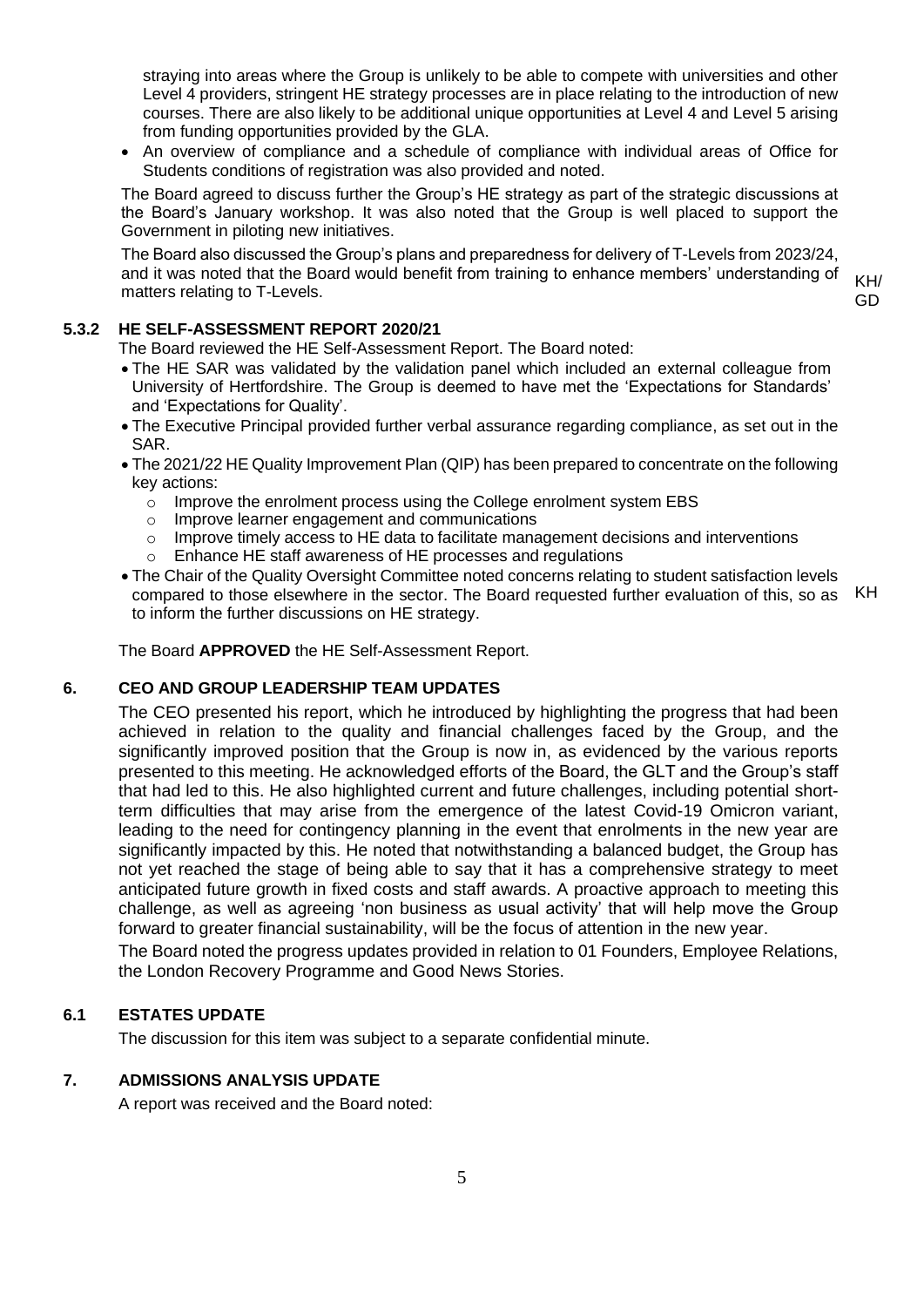- The report had been prepared in an effort to understand recruitment trends and, in particular, whether the recent fall in 16-18 year recruitment is part of a trend or a specific one-off consequence of the pandemic.
- An analysis of the market share of 16-18 year olds over the last three years shows that in that part of London comprising the Group's recruitment area, school sixth forms have gained 3% market share, which general FE and sixth form colleges have lost. The Group's 16-18 enrolments have decreased in a growing market, but this is the case across FE, and it is the school 6<sup>th</sup> forms that have gained. Specifically, the Group has lost market share in the North London boroughs of Hackney, Islington, Haringey, Enfield, Barnet, Camden and also in Westminster – the areas that on a combined basis continue to account for two-thirds of the Group's 16-18 recruitment. The Group's market share had been stable in 2018/19 and 2019/20, but declined by c.2% in 2020/21, the first year of the pandemic. Although there has been some recovery, enrolment has not returned to pre-pandemic levels.
- An analysis of the five-year trend by individual college and site shows that C&I is increasing enrolment in some subject areas in which enrolment at WKC and CONEL is falling, such as in Business, and also in sciences, where CONEL has seen a fall. There are also subject areas where the Group as a whole has lost market share, such as Media – a subject that is relatively easy for school sixth forms to deliver. The same is also true in Preparation for Life and Work, although the data indicates that the fall is also due to a decline in demand rather than a shift in learners across provider type.
- Looking further at the impact of the pandemic, grade inflation that has arisen as a result of the Teacher Assessed Grade process has meant that more learners have been able to progress to school sixth form, which has had an impact on the Group. Another key factor behind the decline in the Group's numbers, however, has been its inability to engage face to face with Year 11 students at open days, an interaction which is key to gaining trust and driving enrolment. Online open days have enabled a wider reach, but have proved less effective.
- With respect to adult learners, the Group has retained its market share, but in a decreasing market. Other general FE providers have lost market share over the same period, which has been picked up by independent training providers – the only group of providers seeing an increase. Whilst maintaining its overall market share, the Group has seen a decrease in Preparation for Life and Work, being ESOL and entry levels, which appears to have been picked up by private training providers.
- An analysis of the three entry routes to courses (the application process, progression and walkins), shows a decrease in progressions, as expected, and a decrease in learners going through the application process, but an increase in walk-ins.
- An overview of the effectiveness of the engagement funnel and the learnings from a review with the aim to maximise reach and engagement was also noted.
- The pipeline of 16-18 year-olds over the next ten years has been forecast, using population projections and local demographic trends, to help predict the potential learner numbers achievable by the Group based on current and potential growth in market share. The pipeline highlights the importance of focusing on those North London boroughs with predicted significant increases in population, particularly Islington, Camden and Westminster.
- A summary of conclusions and recommendations was noted, which includes future curriculum development (increasing the provision of added value programmes that schools cannot offer), increased stakeholder engagement at all levels (community, employer and especially with schools), and aligned admission processes.
- The staff member highlighted the potential for improvement to facilities and equipment, particularly the CBAT site, to support attracting more new learners, as well as ensuring that IT support is in place to support learners in the event that learning needs to move online due to further lockdowns.

The Board also noted that the risk faced by the Group in relation to 16-18 yr-old enrolments had been highlighted by the FE Commissioner, and the extent of reliance by the Group on income from this learner group is significant. It is therefore important that there is a clear plan (with targets) in place to address this as a priority, with sufficient resource allocated over a sustained period. The CEO emphasised the work currently being undertaken on the Estates strategy to support the Group's curriculum strategy, including growth in enrolments, and the Executive Principal also emphasised the key significance of the Group's capability to deliver new T-Levels.

This Board noted the importance of ongoing oversight and monitoring by the Board.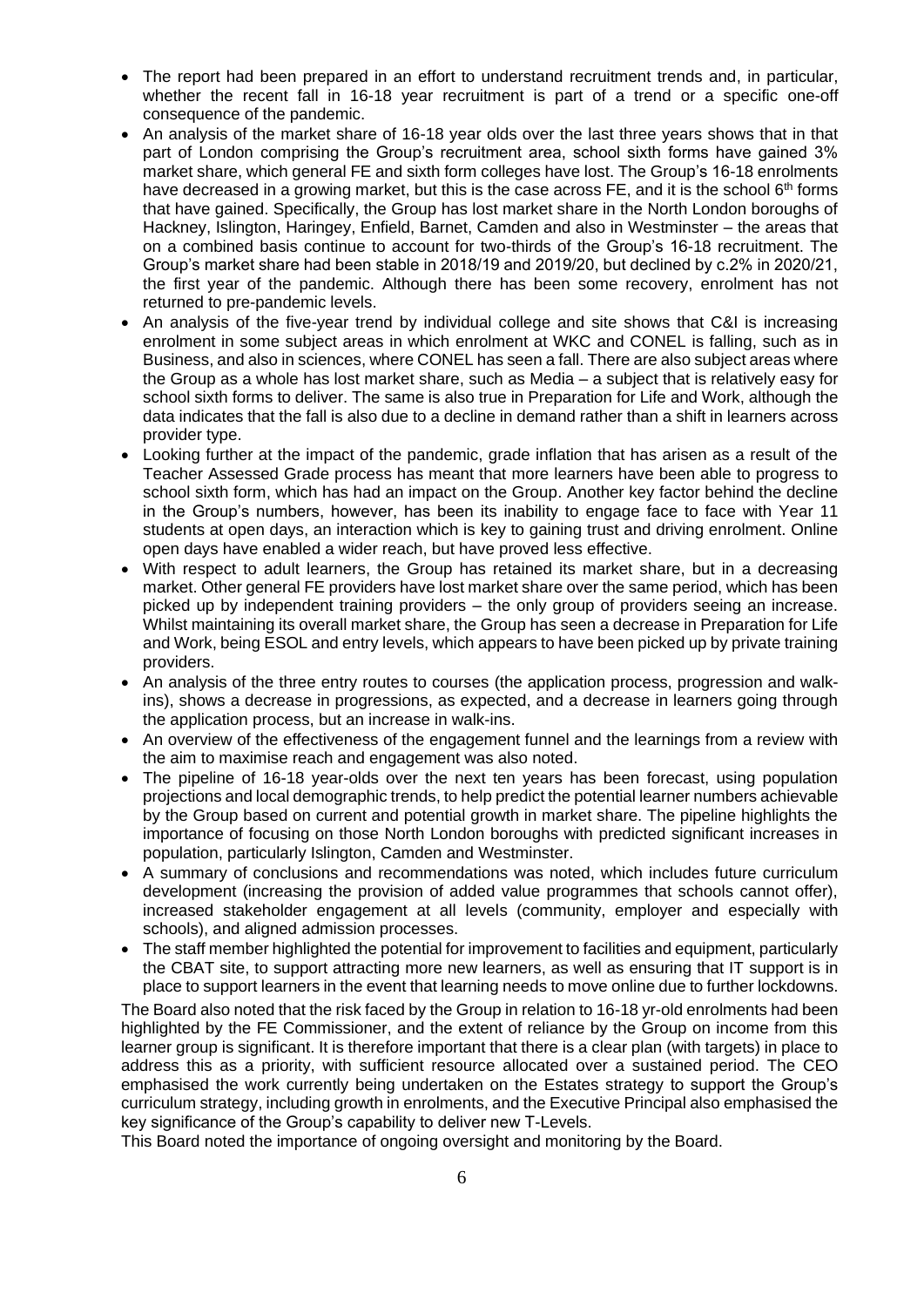### **8. FINANCE UPDATE – MANAGEMENT ACCOUNTS**

The Board received the management accounts for the three months to 31<sup>st</sup> October 2021 and noted:

- Against a budget operating deficit for the first quarter of £3.8m, the actual operating deficit is £2m.
- The 1.8m positive variance is made up of timing differences in income and pay and non-pay expenditure and savings in relation to a significant budget agreed for current year restructuring costs but where the restructuring had taken place in 2020/2021 and which will now be utilised towards meeting the cost of negotiated pay increases as agreed at the last Board meeting.
- A first full reforecast for 2021/22 is being completed and the CFO confirmed that this will still forecast a breakeven position, in line with the agreed budget. With respect to 16-18 enrolment, however, having just completed the R04 return, the lagged learner number is c. 152 short of the 9,040 target. It is expected that some of this will be recouped on submission of a further ILR in February 2022, leaving a forecast shortfall of 84 learners, the financial implication of which will be a £420k shortfall in the Group's 16-18 grant value for 2022/23 as a result of the lagged learner funding methodology.
- With respect to the current year AEB budget, the total contract value is c. 34m, made up of £1.5m from the ESFA, 32.5 from the GLA. The delivery threshold for the current year is set at 97% and the Group is currently forecasting 98.8% delivery, which is therefore expected to lead to receipt of the full grant value. The Group is also making contingency plans for further subcontracting to ensure that it is able to deliver 101.5% of the contract value in order to allow for any slippage. A key risk to delivery of this, however, is the possibility of further lockdowns during 2022 as a result of the ongoing pandemic. The position will be monitored closely during the first few months of 2022 in order that further subcontracting is undertaken if necessary. This is important, as achieving the full £34m AEB grant value will be crucial to the Group's delivery of a forecast breakeven position for 2021/22.
- The Group's cash position remains strong, with balances of £28.4m at the end of October. The CFO has considered the funding requirements needed if the Group is successful in its three current transformational project bids and needs to fund the £27m capital investment, with half of that match funded. Noting, the agreed sale price of the Marlborough building, she confirmed that the Group will be able to bridge any short-term funding requirement from current cash balances.

### **9. REPORT FROM THE REMUNERATION COMMITTEE**

The Board received and noted a report from the Remuneration Committee. The Chair of the Committee additionally advised that the CEO and GLT will shortly submit an integrated set of objectives for the current year, details of which will be provided to Board members.

#### RO/ GD

### **10. AUDIT COMMITTEE – SUPPORTING REPORTS TO THE ANNUAL REPORT**

In addition to the external auditor's Audit findings Report and the internal auditor's annual report appended to item 3, the Board received and noted:

- The Group Risk Register as at 3<sup>rd</sup> November 2021
- Draft minutes of the Audit Committee meeting of 17<sup>th</sup> November 2021

#### **11. KEY PERFORMANCE INDICATORS**

The Board received for information and noted the following reports:

- Group Dashboard December 2021.
- Attendance and Retention Summary as at 8<sup>th</sup> December 2021.
- R04 Estimated Funding Report December 2021

#### **12. OUTCOME OF STAFF SURVEY 2020/21**

The Board received and noted a report on the outcome of, and responses to the findings of, the 2020/21 staff survey. The HR Director additionally advised that following the survey, which was undertaken in June, an update to staff was provided in September and a pulse survey has been undertaken, the results of which have just been received.

#### **13. REGULARITY AUDIT SELF-ASSESSMENT QUESTIONNAIRE**